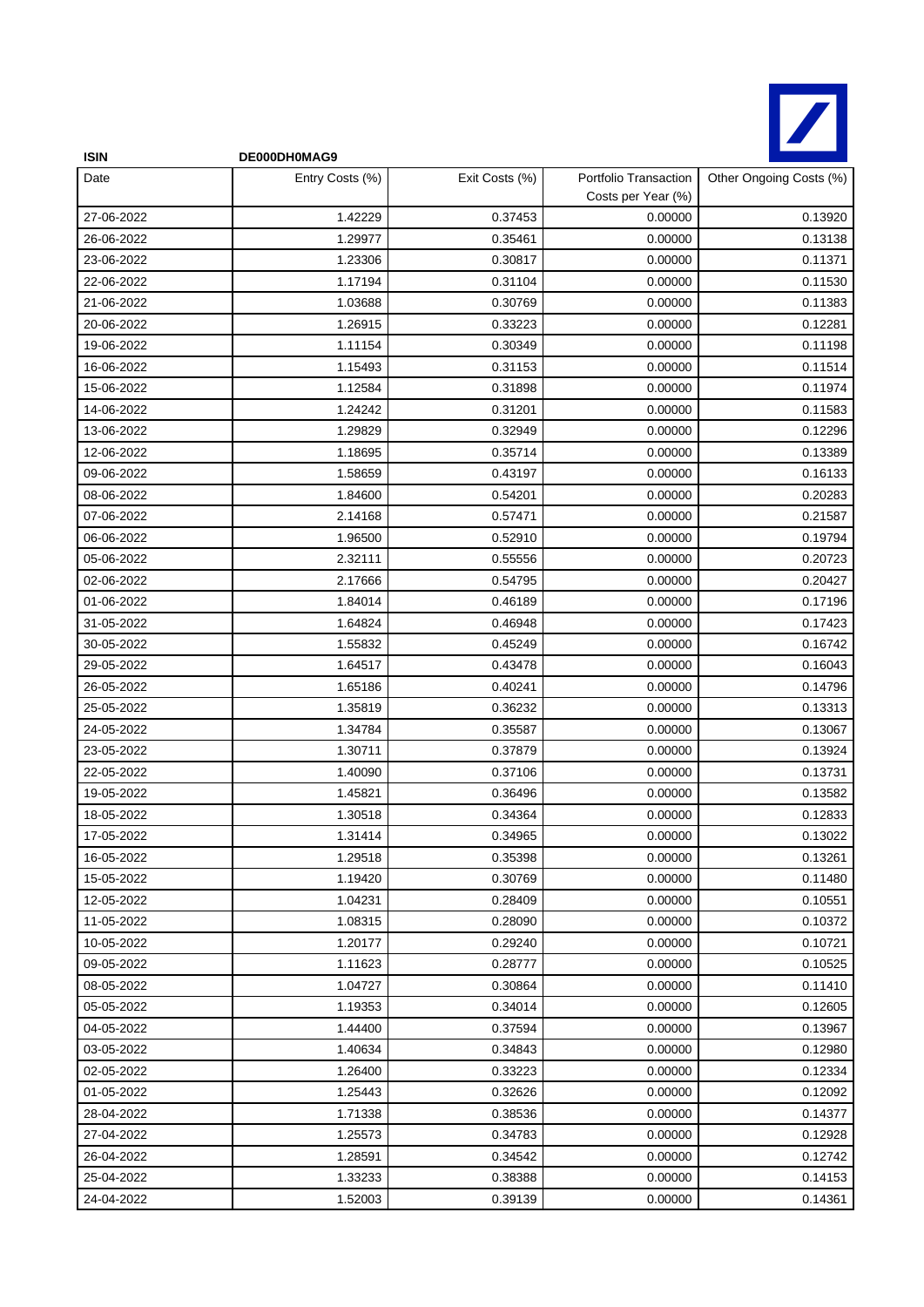| 21-04-2022 | 1.66171 | 0.45249 | 0.00000 | 0.16635 |
|------------|---------|---------|---------|---------|
| 20-04-2022 | 2.67941 | 0.62112 | 0.00000 | 0.22893 |
| 19-04-2022 | 1.93472 | 0.49751 | 0.00000 | 0.18332 |
| 18-04-2022 | 2.09235 | 0.49140 | 0.00000 | 0.18133 |
| 13-04-2022 | 1.82015 | 0.50761 | 0.00000 | 0.18580 |
| 12-04-2022 | 1.66608 | 0.44248 | 0.00000 | 0.16208 |
| 11-04-2022 | 1.49280 | 0.43384 | 0.00000 | 0.15817 |
| 10-04-2022 | 1.58186 | 0.47059 | 0.00000 | 0.17150 |
| 07-04-2022 | 1.71045 | 0.47506 | 0.00000 | 0.17385 |
| 06-04-2022 | 1.78682 | 0.50505 | 0.00000 | 0.18509 |
| 05-04-2022 | 1.92995 | 0.54945 | 0.00000 | 0.20193 |
| 04-04-2022 | 2.32882 | 0.60790 | 0.00000 | 0.22260 |
| 03-04-2022 | 2.23964 | 0.57143 | 0.00000 | 0.20761 |
| 31-03-2022 | 2.14103 | 0.55096 | 0.00000 | 0.19932 |
| 30-03-2022 | 2.06974 | 0.54945 | 0.00000 | 0.19724 |
| 29-03-2022 | 2.43537 | 0.57971 | 0.00000 | 0.20894 |
| 28-03-2022 | 2.02049 | 0.55096 | 0.00000 | 0.20059 |
| 27-03-2022 | 1.94337 | 0.55556 | 0.00000 | 0.20258 |
| 25-03-2022 | 1.71833 | 0.50000 | 0.00000 | 0.18110 |
| 24-03-2022 | 1.79860 | 0.48544 | 0.00000 | 0.17565 |
| 23-03-2022 | 1.66629 | 0.46948 | 0.00000 | 0.16942 |
| 22-03-2022 | 1.55042 | 0.45249 | 0.00000 | 0.16319 |
| 21-03-2022 | 1.73129 | 0.46404 | 0.00000 | 0.16657 |
| 18-03-2022 | 1.65175 | 0.44643 | 0.00000 | 0.15992 |
| 17-03-2022 | 1.59362 | 0.41929 | 0.00000 | 0.14992 |
| 16-03-2022 | 1.50299 | 0.37879 | 0.00000 | 0.13554 |
| 15-03-2022 | 1.22165 | 0.32415 | 0.00000 | 0.11447 |
| 14-03-2022 | 1.28543 | 0.36101 | 0.00000 | 0.12906 |
| 11-03-2022 | 1.28424 | 0.35026 | 0.00000 | 0.12470 |
| 10-03-2022 | 1.16631 | 0.33557 | 0.00000 | 0.11841 |
| 09-03-2022 | 1.33597 | 0.32733 | 0.00000 | 0.11637 |
| 08-03-2022 | 1.27640 | 0.32733 | 0.00000 | 0.11719 |
| 07-03-2022 | 1.39830 | 0.38241 | 0.00000 | 0.13825 |
| 04-03-2022 | 1.29940 | 0.37594 | 0.00000 | 0.13393 |
| 03-03-2022 | 2.17338 | 0.43011 | 0.00000 | 0.15355 |
| 02-03-2022 | 0.88765 | 0.37879 | 0.00000 | 0.13436 |
| 01-03-2022 | 1.05400 | 0.41408 | 0.00000 | 0.14541 |
| 28-02-2022 | 0.78223 | 0.35971 | 0.00000 | 0.12588 |
| 25-02-2022 | 0.70945 | 0.34014 | 0.00000 | 0.11847 |
| 24-02-2022 | 0.66527 | 0.34783 | 0.00000 | 0.12054 |
| 23-02-2022 | 0.84763 | 0.38911 | 0.00000 | 0.13465 |
| 22-02-2022 | 0.78612 | 0.37175 | 0.00000 | 0.12846 |
| 21-02-2022 | 0.80221 | 0.37879 | 0.00000 | 0.13061 |
| 18-02-2022 | 0.94047 | 0.39920 | 0.00000 | 0.13806 |
| 17-02-2022 | 0.78820 | 0.38685 | 0.00000 | 0.13368 |
| 15-02-2022 | 0.95874 | 0.38023 | 0.00000 | 0.13146 |
| 14-02-2022 | 0.80525 | 0.35273 | 0.00000 | 0.12169 |
| 11-02-2022 | 0.88618 | 0.37594 | 0.00000 | 0.12934 |
| 10-02-2022 | 0.80632 | 0.40404 | 0.00000 | 0.13891 |
| 09-02-2022 | 0.81008 | 0.38536 | 0.00000 | 0.13250 |
| 08-02-2022 | 0.88106 | 0.39526 | 0.00000 | 0.13630 |
| 07-02-2022 | 0.92960 | 0.36969 | 0.00000 | 0.12667 |
| 04-02-2022 | 0.75990 | 0.38241 | 0.00000 | 0.13079 |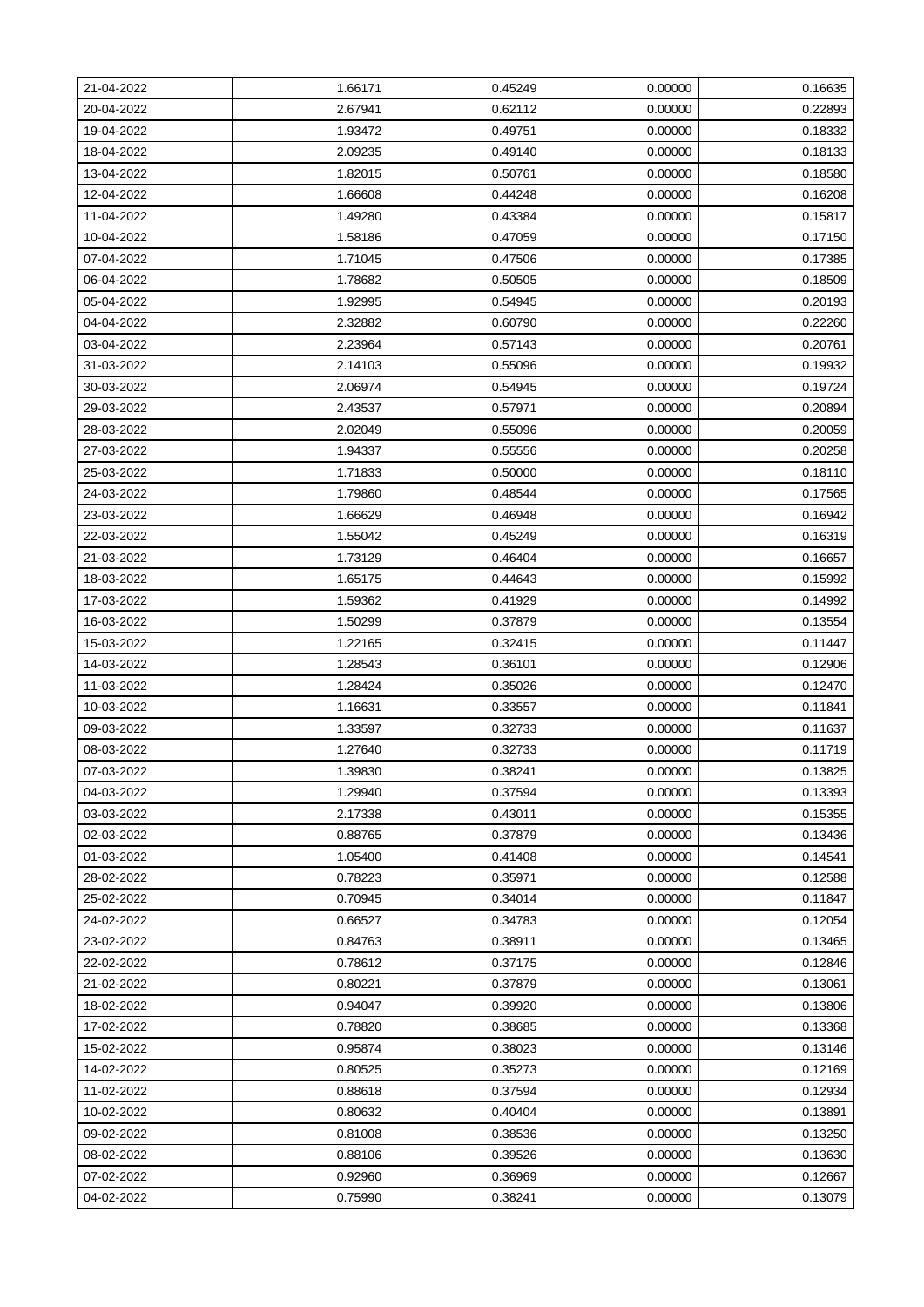| 03-02-2022 | 0.90583 | 0.38095 | 0.00000 | 0.13228 |
|------------|---------|---------|---------|---------|
| 02-02-2022 | 0.93714 | 0.38314 | 0.00000 | 0.13319 |
| 01-02-2022 | 0.87715 | 0.39841 | 0.00000 | 0.13910 |
| 31-01-2022 | 0.91633 | 0.36496 | 0.00000 | 0.12771 |
| 28-01-2022 | 0.79233 | 0.36101 | 0.00000 | 0.12644 |
| 27-01-2022 | 0.91952 | 0.38462 | 0.00000 | 0.13477 |
| 26-01-2022 | 1.02572 | 0.44248 | 0.00000 | 0.15515 |
| 25-01-2022 | 0.81032 | 0.40241 | 0.00000 | 0.14024 |
| 24-01-2022 | 0.84088 | 0.43103 | 0.00000 | 0.15033 |
| 21-01-2022 | 1.13153 | 0.47733 | 0.00000 | 0.16716 |
| 20-01-2022 | 1.29418 | 0.50378 | 0.00000 | 0.17675 |
| 19-01-2022 | 1.27916 | 0.50891 | 0.00000 | 0.17873 |
| 18-01-2022 | 1.22418 | 0.48780 | 0.00000 | 0.17009 |
| 17-01-2022 | 1.05781 | 0.48780 | 0.00000 | 0.16961 |
| 14-01-2022 | 1.18255 | 0.51813 | 0.00000 | 0.18011 |
| 13-01-2022 | 1.10508 | 0.50891 | 0.00000 | 0.17668 |
| 12-01-2022 | 0.95747 | 0.45558 | 0.00000 | 0.15862 |
| 11-01-2022 | 0.87419 | 0.39920 | 0.00000 | 0.13838 |
| 10-01-2022 | 0.86144 | 0.40733 | 0.00000 | 0.14146 |
| 07-01-2022 | 0.78867 | 0.35778 | 0.00000 | 0.12353 |
| 06-01-2022 | 0.78208 | 0.32841 | 0.00000 | 0.11281 |
| 05-01-2022 | 0.89473 | 0.36036 | 0.00000 | 0.12460 |
| 04-01-2022 | 0.70465 | 0.34783 | 0.00000 | 0.12005 |
| 03-01-2022 | 0.86092 | 0.37879 | 0.00000 | 0.13076 |
| 31-12-2021 | 0.68911 | 0.33670 | 0.00000 | 0.11552 |
| 30-12-2021 | 0.63954 | 0.32362 | 0.00000 | 0.11103 |
| 29-12-2021 | 0.72809 | 0.31696 | 0.00000 | 0.10878 |
| 28-12-2021 | 0.64510 | 0.32626 | 0.00000 | 0.11174 |
| 27-12-2021 | 0.73996 | 0.31397 | 0.00000 | 0.10746 |
| 23-12-2021 | 0.74741 | 0.31496 | 0.00000 | 0.10773 |
| 22-12-2021 | 0.58742 | 0.29070 | 0.00000 | 0.09910 |
| 21-12-2021 | 0.65652 | 0.28209 | 0.00000 | 0.09579 |
| 20-12-2021 | 0.65299 | 0.28369 | 0.00000 | 0.09668 |
| 17-12-2021 | 0.65589 | 0.32415 | 0.00000 | 0.11090 |
| 16-12-2021 | 0.69812 | 0.32520 | 0.00000 | 0.11147 |
| 15-12-2021 | 0.60902 | 0.30075 | 0.00000 | 0.10282 |
| 14-12-2021 | 0.76690 | 0.31646 | 0.00000 | 0.10854 |
| 13-12-2021 | 0.77819 | 0.33784 | 0.00000 | 0.11664 |
| 10-12-2021 | 0.83362 | 0.34662 | 0.00000 | 0.11971 |
| 09-12-2021 | 0.86856 | 0.36630 | 0.00000 | 0.12657 |
| 08-12-2021 | 0.73404 | 0.36900 | 0.00000 | 0.12817 |
| 07-12-2021 | 0.89142 | 0.34364 | 0.00000 | 0.11889 |
| 06-12-2021 | 0.80499 | 0.31596 | 0.00000 | 0.10830 |
| 03-12-2021 | 0.70642 | 0.30534 | 0.00000 | 0.10442 |
| 02-12-2021 | 0.66818 | 0.31949 | 0.00000 | 0.10938 |
| 01-12-2021 | 0.71698 | 0.32841 | 0.00000 | 0.11267 |
| 30-11-2021 | 0.71675 | 0.31201 | 0.00000 | 0.10630 |
| 29-11-2021 | 0.77596 | 0.33333 | 0.00000 | 0.11479 |
| 26-11-2021 | 0.65130 | 0.32520 | 0.00000 | 0.11205 |
| 25-11-2021 | 0.82107 | 0.36430 | 0.00000 | 0.12696 |
| 24-11-2021 | 0.72509 | 0.35461 | 0.00000 | 0.12330 |
| 23-11-2021 | 0.79722 | 0.33333 | 0.00000 | 0.11507 |
| 22-11-2021 | 0.87208 | 0.37037 | 0.00000 | 0.12853 |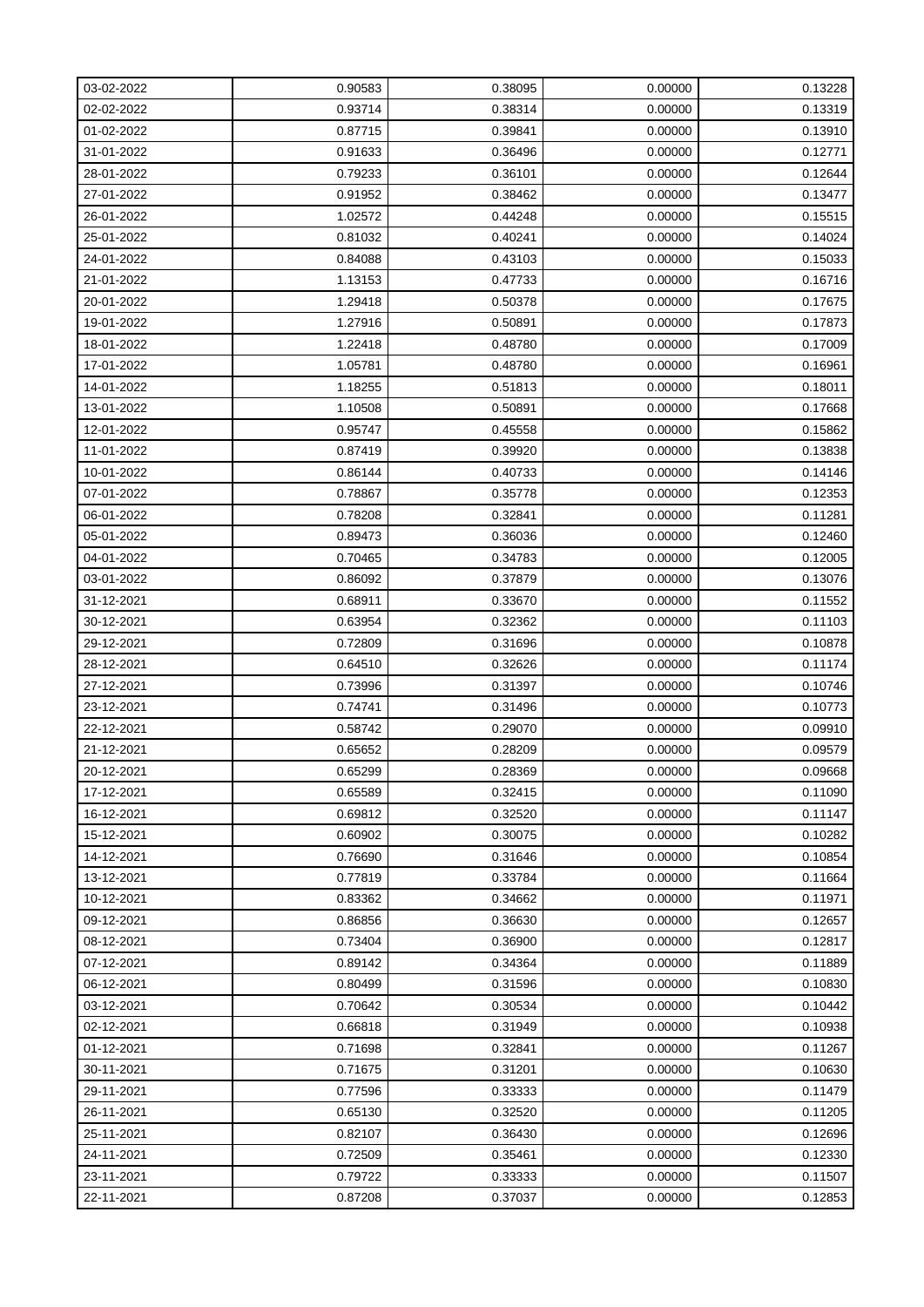| 19-11-2021 | 0.76129 | 0.38388 | 0.00000 | 0.13301 |
|------------|---------|---------|---------|---------|
| 18-11-2021 | 0.94923 | 0.38462 | 0.00000 | 0.13325 |
| 17-11-2021 | 1.05906 | 0.41754 | 0.00000 | 0.14546 |
| 16-11-2021 | 0.84422 | 0.42735 | 0.00000 | 0.14852 |
| 15-11-2021 | 1.00292 | 0.43197 | 0.00000 | 0.14906 |
| 12-11-2021 | 0.77550 | 0.39216 | 0.00000 | 0.13455 |
| 11-11-2021 | 0.99780 | 0.42827 | 0.00000 | 0.14747 |
| 10-11-2021 | 1.24704 | 0.50891 | 0.00000 | 0.17501 |
| 09-11-2021 | 1.00758 | 0.49875 | 0.00000 | 0.17113 |
| 08-11-2021 | 1.00091 | 0.48426 | 0.00000 | 0.16622 |
| 05-11-2021 | 0.95773 | 0.46948 | 0.00000 | 0.16129 |
| 04-11-2021 | 1.20329 | 0.52083 | 0.00000 | 0.17963 |
| 03-11-2021 | 1.29429 | 0.51813 | 0.00000 | 0.17804 |
| 02-11-2021 | 1.02161 | 0.52493 | 0.00000 | 0.18039 |
| 01-11-2021 | 1.11753 | 0.53333 | 0.00000 | 0.18387 |
| 28-10-2021 | 1.42118 | 0.58140 | 0.00000 | 0.19947 |
| 27-10-2021 | 1.09079 | 0.54795 | 0.00000 | 0.18879 |
| 26-10-2021 | 1.07373 | 0.51680 | 0.00000 | 0.17735 |
| 25-10-2021 | 1.15873 | 0.53763 | 0.00000 | 0.18481 |
| 24-10-2021 | 1.36555 | 0.58140 | 0.00000 | 0.19957 |
| 21-10-2021 | 1.30626 | 0.57971 | 0.00000 | 0.19929 |
| 20-10-2021 | 1.11646 | 0.57637 | 0.00000 | 0.19815 |
| 19-10-2021 | 1.40423 | 0.56497 | 0.00000 | 0.19428 |
| 18-10-2021 | 1.51612 | 0.59524 | 0.00000 | 0.20453 |
| 17-10-2021 | 1.23647 | 0.52356 | 0.00000 | 0.17994 |
| 14-10-2021 | 1.25740 | 0.56818 | 0.00000 | 0.19562 |
| 13-10-2021 | 1.34205 | 0.51151 | 0.00000 | 0.17532 |
| 12-10-2021 | 1.06494 | 0.47281 | 0.00000 | 0.16226 |
| 11-10-2021 | 0.99333 | 0.45045 | 0.00000 | 0.15405 |
| 10-10-2021 | 0.99575 | 0.46729 | 0.00000 | 0.15989 |
| 07-10-2021 | 0.81020 | 0.40000 | 0.00000 | 0.13611 |
| 06-10-2021 | 0.83835 | 0.38388 | 0.00000 | 0.12993 |
| 05-10-2021 | 0.82363 | 0.35778 | 0.00000 | 0.12074 |
| 04-10-2021 | 0.75772 | 0.37736 | 0.00000 | 0.12733 |
| 03-10-2021 | 0.77343 | 0.36832 | 0.00000 | 0.12392 |
| 30-09-2021 | 0.64533 | 0.32573 | 0.00000 | 0.10899 |
| 29-09-2021 | 0.70943 | 0.32841 | 0.00000 | 0.10969 |
| 28-09-2021 | 0.69453 | 0.34130 | 0.00000 | 0.11362 |
| 27-09-2021 | 0.83180 | 0.35971 | 0.00000 | 0.12010 |
| 26-09-2021 | 0.73010 | 0.35587 | 0.00000 | 0.11856 |
| 23-09-2021 | 0.79961 | 0.33841 | 0.00000 | 0.11195 |
| 22-09-2021 | 0.91988 | 0.34722 | 0.00000 | 0.11517 |
| 21-09-2021 | 0.68598 | 0.30303 | 0.00000 | 0.09941 |
| 20-09-2021 | 0.72395 | 0.31797 | 0.00000 | 0.10465 |
| 19-09-2021 | 0.59312 | 0.30257 | 0.00000 | 0.09935 |
| 16-09-2021 | 0.77501 | 0.35461 | 0.00000 | 0.11723 |
| 15-09-2021 | 0.71972 | 0.35714 | 0.00000 | 0.11807 |
| 14-09-2021 | 0.77113 | 0.34423 | 0.00000 | 0.11303 |
| 13-09-2021 | 0.87174 | 0.35398 | 0.00000 | 0.11643 |
| 12-09-2021 | 0.87061 | 0.34423 | 0.00000 | 0.11338 |
| 09-09-2021 | 0.97299 | 0.37106 | 0.00000 | 0.12220 |
| 08-09-2021 | 0.71335 | 0.33058 | 0.00000 | 0.10833 |
| 07-09-2021 | 0.73775 | 0.33613 | 0.00000 | 0.11012 |